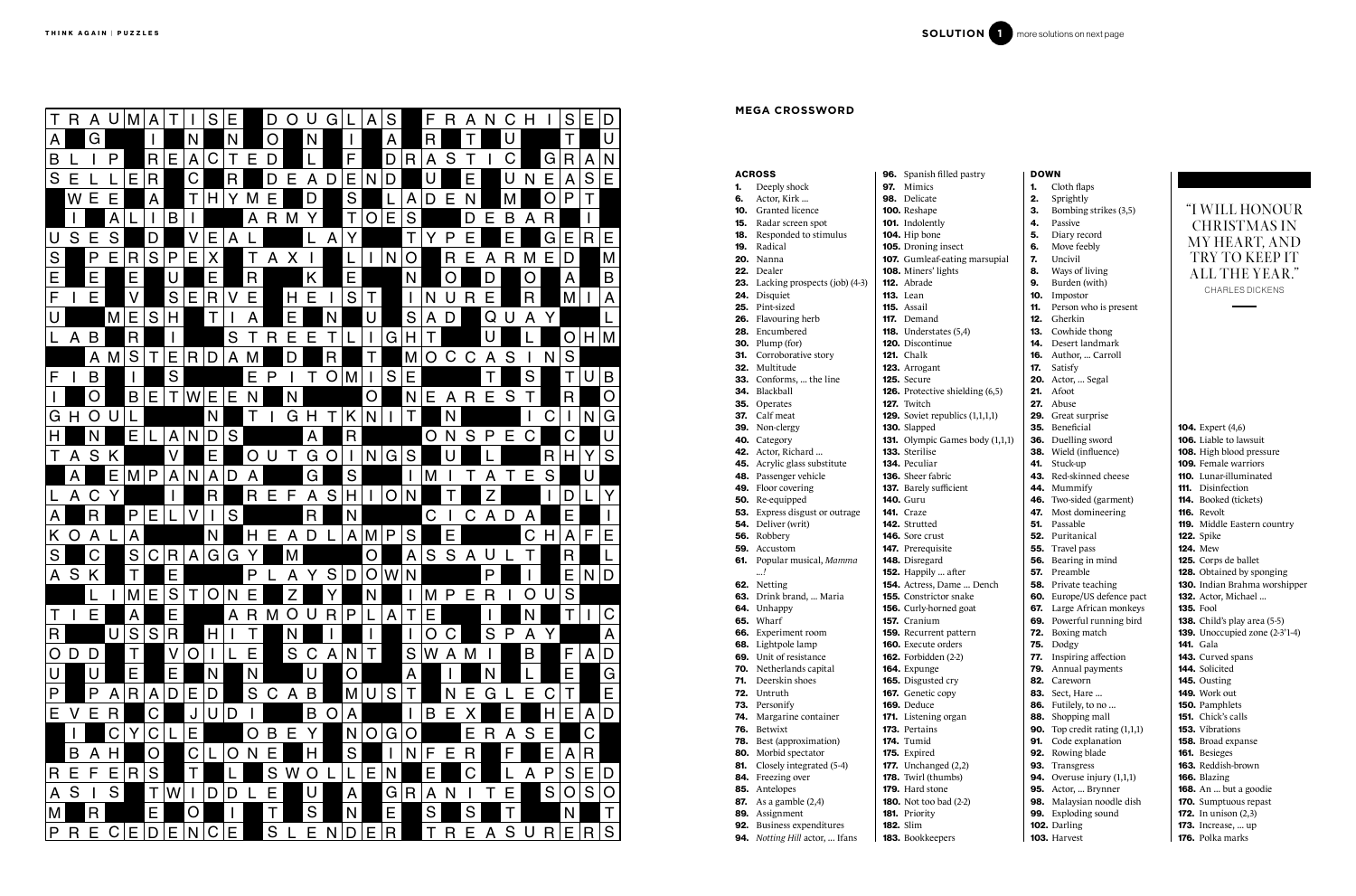103. Overfilled 104. University head 106. Yellow weeds 108. Corner shop (7,5) 109. Medical advice 110. Hurried 111. Deliberately 114. Hurdle 116. Diluted scent, eau de ... 119. Concubines 122. Volcanic flow 124. Writer, ... Blyton 125. Bulkier 128. Horrifies 130. Chandelier crystal 132. Fluid units 135. Deaden 138. Candid (2,3,5) 139. Pretentiously 141. Tug 143. Admiration 144. Offspring's lad 145. Recovering 149. Gamest 150. Decorative 151. Academy Awards 153. Reflection 158. Lay to rest 161. Aromas 163. Wait on 166. Implores 168. Coupled **170.** Sold (wares) 172. NZ glacial inlet 173. Calla lily 176. Arousing lust

|        | <b>ACROSS</b>                             |          | <b>97.</b> Congenial                           |
|--------|-------------------------------------------|----------|------------------------------------------------|
|        | 1. Profitably                             |          | 98. Actor, Sir  Guinn                          |
|        | <b>6.</b> Fast (rhythm) (2-5)             |          | 100. Become weaker (5,                         |
|        | <b>10.</b> Requested in writing           |          | <b>101.</b> Labradors                          |
|        | 15. Freighter                             |          | <b>104.</b> Bikes                              |
|        | 18. Enwraps                               |          | <b>105.</b> Out of breath                      |
|        | 19. Humorous                              |          | 107. Profundity                                |
|        | <b>20.</b> Grisly                         |          | 108. Stiff-legged march                        |
|        | 22. Surgical stitch                       |          | 112. Boundary                                  |
|        | 23. Instance                              |          | 113. Disciple                                  |
|        | 24. Musical pieces                        |          | 115. Leftover (food)                           |
|        | 25. Actor,  Gibson                        |          | 117. Unrefined                                 |
|        | <b>26.</b> Dance,  nova                   |          | <b>118.</b> Love thy                           |
|        | 28. Lebanese tree                         |          | 120. Metal bar                                 |
| 30.    | Tennis barrier                            |          | <b>121.</b> Pardonable                         |
|        | 31. Balance                               |          | 123. Relevant                                  |
|        | 32. Engrave                               |          | <b>125.</b> Tune                               |
|        | <b>33.</b> NB,  bene                      |          | 126. Dispute settling                          |
| 34. LP |                                           | 127. So! |                                                |
|        | <b>35.</b> Feng                           |          | 129. Entreaty                                  |
|        | 37. Tibetan priest                        |          | <b>130.</b> Wood glue (1,1,1)                  |
|        | 39. Record                                |          | <b>131.</b> Slurp                              |
|        | 40. Flair                                 |          | 133. Islamic ruler                             |
|        | 42. Presently                             |          | <b>134. Quill</b>                              |
|        | 45. City roads                            |          | 136. Marine growth                             |
|        | 48. Pack animal                           |          | 137. Drifter                                   |
|        | 49. Evil giant                            |          | 140. Official decree                           |
|        | 50. Recital                               |          | <b>141.</b> Shrill bark                        |
|        | 53. Average                               |          | 142. Amalgamations                             |
|        | 54. Walked quietly                        |          | <b>146.</b> Beep (horn)                        |
|        | 56. Basil sauce for pasta                 |          | <b>147.</b> Austrian Mrs                       |
|        | <b>59.</b> Whiskers                       |          | 148. Disloyalty                                |
|        | 61. Jet-bath                              |          | <b>152.</b> Curved bones                       |
|        | 62. Travel pass                           |          | <b>154.</b> Ammunition                         |
|        | 63. Asphalt                               |          | 155. Garden tool                               |
|        | 64. Moose                                 |          | 156. Misplace                                  |
|        | 65. Baghdad is there                      |          | <b>157.</b> Snow-runners                       |
|        | 66. Delicious!                            |          | 159. Fish commercially<br><b>160.</b> Function |
|        | 68. Highly respectful<br>69. Fe, fie, fo, |          | 162. Solid fuel                                |
| 70.    | Makes larger                              |          | 164. Garret                                    |
| 71.    | Say                                       |          | <b>165.</b> Imitate                            |
| 72.    | Famous ballpoint                          |          | 167. Crippled                                  |
| 73.    | Onshore zephyr (3,6)                      |          | 169. Printed                                   |
| 74.    | Yuck!                                     |          | <b>171.</b> Towards stern                      |
|        | 76. Apparent                              |          | 173. Concurred                                 |
|        | 78. French resort coast                   |          | 174. Binge                                     |
|        | <b>80.</b> Male duck                      |          | 175. Sequence                                  |
|        | 81. US footpaths                          |          | 177. Paper quantity                            |
|        | 84. Clatter                               |          | <b>178.</b> Toy dog (4-3)                      |
|        | 85. President Ronald                      |          | 179. Prominent                                 |
|        | 87. Emphasis                              |          | 180. Bruised                                   |
|        | <b>89.</b> Harvard's rival                |          | <b>181.</b> Bungled (affairs)                  |
|        | 92. Falteringly                           |          | <b>182.</b> Turned outwards                    |
|        | 94. People's self-pride                   |          | 183. Remotely                                  |
| 96.    | Octopus arm                               |          |                                                |
|        |                                           |          |                                                |



DOWN 1. Ado 2. Combine **3.** Leisure (4,4) 4. Buoyancy support (4,4) 5. Bawls 6. Depose 7. Three-event sportsman **8.** Planning (7,3) 9. Goal 10. Strode 11. Bear 12. Ached dully 13. Lasso loop **14.** Nights & ... 16. Disbelieving grunt 17. Preacher's stand 20. Assassin 21. From past 27. Dressmakers **29.** Keen workers (5,7) 35. Slipshod 36. Drug addict **38.** Boon 41. Deviant 43. Non-government bodies  $(1,1,2)$ 44. Jellied petrol 46. Find again 47. Runaways **51.** Give up crown 52. Denizen **55.** Trim (nails) 56. Pied 57. Scoff 58. Ground oats 60. Model, ... Macpherson **67.** Actor, ... Caine 69. Quarrelling 72. Poorly 75. Listens to 77. Actress, Cate ... 79. Hound 82. Properties 83. Yearly publications 86. Early Mexican 88. *Taurotragus oryx* 90. Warts & ... 91. Et cetera **92.** Hack 93. Yahoo! **94.** Moray ... 95. Globe 98. Viper 99. Delegate 102. W Canadian province ... Guinness  $veaker (5,4)$ ed march (5,4)

| F | R |              |              |   | F |   |   |   |   |   | U           | P |   | Е | M           | P | ( ) |             | P | Е  |   |              | I. |   | Ő   | N | Е | D |
|---|---|--------------|--------------|---|---|---|---|---|---|---|-------------|---|---|---|-------------|---|-----|-------------|---|----|---|--------------|----|---|-----|---|---|---|
| U |   | N            |              |   | R |   |   |   | Ε |   | N           |   | R |   | A           |   | B   |             | A |    | O |              | H  |   |     | Ő |   | A |
| S | H |              | P            |   | Ε | N | F |   |   | D | S           |   |   |   | P           |   | J   | O           | C | U  |   | A            | R  |   | G   | Ő | R | Y |
| S | U | Τ            |              | R | Ε |   | Ε |   |   |   | Ε           | X | A | M | P           |   | Ε   |             | Е |    | Ε |              | O  | P | U   | S | Ε | S |
|   | M | Ε            |              |   | T |   | B | O | S | S | A           |   | Τ |   |             |   | C   | Ε           | D | A  | R |              | B  |   | N   | Е | T |   |
|   | P |              | $\mathsf{P}$ | Ő |   | S | Е |   |   | Е |             | C | H |   | N           |   | Т   | A           |   |    | A |              | B  | U | M   |   | R |   |
| S | H | U            |              |   | М |   |   | A | M | A |             |   |   | Ő | G           |   |     | G           |   | F  |   |              | Е  |   | A   | N | Ő | N |
|   |   | S            |              | R | Ε | Ε | T | S |   | M | U           |   | Е |   | Ő           | G | R   | Ε           |   | R  | Ε | A            | D  |   | N   | G |   | A |
| O |   | Ε            |              | Е |   | S |   | S |   | S |             |   | T |   | U           |   |     | R           |   | Ε  |   | B            |    | N |     | O |   | P |
| P | A | $\mathsf{R}$ |              | D |   | C | R | Ε | P | Т |             | P | Е | S | T           | O |     | B           | Ε | A  | R | D            |    | H |     | S | P | A |
| P |   |              | V            |   | S | A |   | T | A | R |             |   |   | N |             | A |     | Ε           |   | K  |   | $\mathbf{I}$ | R  | A | Q   |   |   |   |
|   |   | M            |              | S |   | P |   |   | R | Ε |             | Ε | R | Ε | N           | Τ |     | A           |   |    |   | С            |    | B |     | F | U | M |
|   |   |              | N            | C | R | Е | A | S | Е | S |             | B |   | Е |             | M |     | V           | Е | R. | B | A            |    |   | S   | Е |   |   |
| B |   | С            |              | O |   | Е |   |   |   | S | Ε           | A | B | R | Ε           | Ε | Z   | Ε           |   |    |   | Т            |    | T |     | U | G | H |
| Α |   | Н            |              | V |   | S |   | B |   | Ε |             |   |   |   |             | A |     | R           |   |    |   | Е            | R  | A |     | D |   | Ε |
| D | R | A            | K            | Е |   |   |   |   |   | S |             | D | Е | W | A           |   | K   | S           |   |    |   |              |    | N | ( ) |   | S | Ε |
|   |   | Е            |              | R | Ε | A | G | A | N |   |             |   | S |   | N           |   |     |             | A | C  | С | Е            | N  | T |     | N |   | D |
| Y | Α |              | Е            |   |   | Z |   | N |   | H | A           |   | T |   | N           | G |     | Y           |   | T  |   |              |    |   | Ε   | G | Ő | S |
|   |   |              |              | Е | N | T | A | C |   | Е |             |   | A |   | U           |   |     | A           | M |    | С | Α            | B  |   | Е   |   | R |   |
| Α |   | Ε            |              |   |   | Ε |   | H |   | W | A           | S |   | Ε | A           | W | A   | Y           |   | M  |   | N            |    |   |     | A | B | S |
| D |   | M            |              | C |   | C |   | Ε | S |   |             |   | Е |   |             |   |     |             | W |    | N | D            | Ε  | D |     |   |   | A |
| D | Ε | P            |              | H |   |   |   | T |   | G |             | Ő | S | Е | S           |   | Е   | P           |   | S  |   |              |    | A | M   | B |   | Τ |
| Ε |   | O            |              | A | P | O | S | T |   | Ε |             | P |   |   |             | R |     | U           | N | Е  | A | Τ            | Е  | N |     | Ε |   | Ε |
| R | A | W            |              | N |   | B |   |   |   | N | Ε           |   | G | H | B           | O | U   | $\mathsf R$ |   |    |   | O            |    | D |     | R |   | D |
|   |   | Е            | X            | C | U | S | A | B |   | Ε |             | N |   | A |             | Τ |     | P           | Ε | R  |   |              | N  | Е | N   | Τ |   |   |
| A |   | $\mathsf{R}$ |              | Е |   | T |   |   | A | R | B           |   | T | R | A           | Т |     | O           | N |    |   |              |    |   |     | A | H | A |
| M |   |              | $\mathsf{P}$ |   | Е | A |   | P | V | A |             | O |   | Е |             | Е |     | S           |   | P  |   | Ε            | M  |   | R   |   |   | P |
| P | Е | N            |              | L |   | C | O | R | A | L |             | N | O | M | A           | D |     | E.          | D |    | С | Τ            |    | O |     | Υ | A | P |
|   |   | U            |              | O |   |   |   |   |   | S |             |   | N |   | F           |   |     | F           |   | N  |   | Τ            |    | N |     | A |   | A |
| Ε |   | M            | Е            | R | G | Е | R | S |   | Τ | Ő           | O | Τ |   | F           | R | A   | U           |   | Τ  | R | Е            | A  | S | Ő   | N |   |   |
| R |   | B            | S            |   | R |   | A | M | M | O |             |   | H | O | Ε           |   |     | L           | O | S  | Е |              | R  |   | S   | K |   | S |
|   | M |              | Τ            | R | A | W |   |   |   | R | O           |   | Е |   | $\mathsf C$ | O | A   |             |   |    | A | Τ            | Τ  |   | С   |   | N |   |
|   | A | P            | Ε            |   | N |   |   | A | M | Е | D           |   |   |   | T           |   | Т   | Y           | P | Е  | D |              |    |   | A   | F | T |   |
| A | G | R            | Е            | Ε | D |   | Y |   | A |   | O           | V | Е | R | Е           | A | Т   |             |   |    |   |              | S  | Ε | R   |   | Е | S |
| R | Е | A            | M            |   | S | H |   | Н | Τ | Z | U           |   | V |   | D           |   | Е   | M           |   | N  | Е | N            | Τ  |   | S   | O | R | Ε |
| U |   | Y            |              |   | O |   | N |   | Ε |   | $\mathsf R$ |   | Ε |   |             |   | N   |             | Ε |    | S |              |    |   |     | R |   | X |
| M |   | S            | M            | A | N | A | G | Ε | D |   | S           | P |   | A | Y           | Ε | D   |             | D | Ε  | T | A            | C  | H | Е   | D |   | Y |

# **MEGA CROSSWORD**

# "BLESSED IS THE SEASON WHICH ENGAGES THE WHOLE WORLD IN A CONSPIRACY OF LOVE."

HAMILTON WRIGHT MABIE